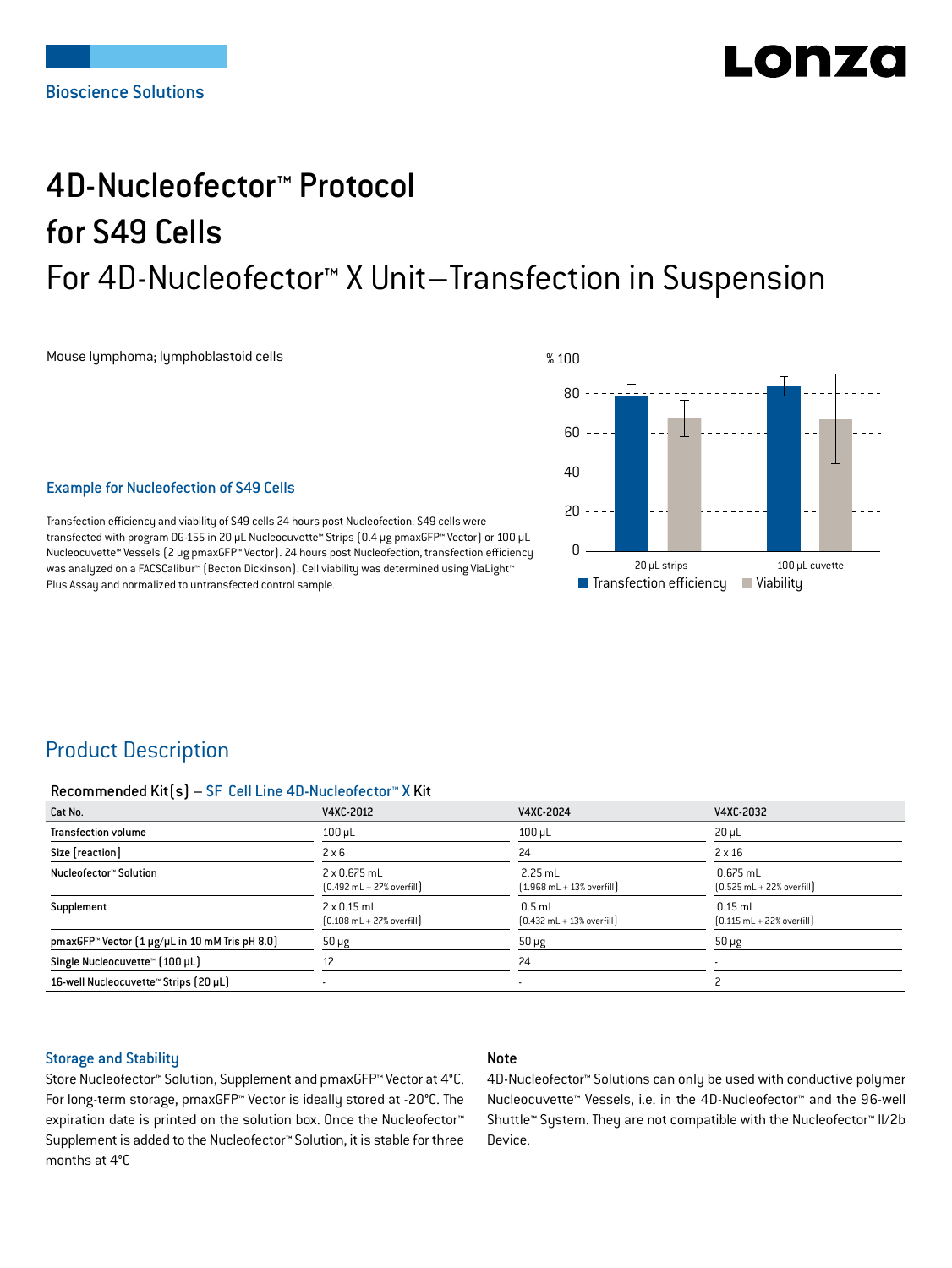### Required Material

### Note

Please make sure that the supplement is added to the Nucleofector<sup>™</sup> Solution prior to use. For preparing aliquots, mix Nucleofector™ Solution and Supplement in a ratio of 4.5 : 1 (see Table 1).

- 4D-Nucleofector™ System (4D-Nucleofector™ Core and X Unit)
- Supplemented 4D-Nucleofector™ Solution at room temperature
- Supplied 100 µL single Nucleocuvette™ or 20 µL 16-well Nucleocuvette™ Strips
- Compatible tips for 20 µL Nucleocuvette™ Strips: epT.I.P.S. [US/ CDN: Eppendorf North America, Cat. No. 2491.431, Rest of World: Eppendorf AG, Cat. No. 0030073.266], Matrix TallTips™ [Matrix Technologies Corp., Cat. No. 7281] or LTS Tips [Rainin Instrument, LLC, Cat. No. SR-L10F, SR/SS-L250S, SR/SS-L300S]. Before using other types of pipette tips, please ensure they reach the bottom of the Nucleocuvette™ wells without getting stuck
- Supplied pmaxGFP™ Vector, stock solution 1 μg/μL

### Note

When using pmaxGFP™ Vector as positive control, dilute the stock solution to an appropriate working concentration that allows pipetting of the recommended amounts per sample (see Table 3). Make sure that the volume of substrate solution added to each sample does not exceed 10% of the total reaction volume (2 μL for 20 μL reactions; 10 μL for 100 μL reactions).

- Substrate of interest, highly purified, preferably by using endotoxin-free kits; A260:A280 ratio should be at least 1.8
- Cell culture plates of your choice
- Culture medium: DMEM with 4.5 g/L glucose and sodium pyruvate [Lonza; Cat. No. 12-614F] supplemented with 10% horse serum (HS) and 4 mM UltraGlutamine I [Lonza; Cat. No. BE17-605E/U1], 1mM Na-Pyruvate [Lonza; Cat. No. BE13-115E]
- Prewarm appropriate volume of culture medium to 37°C (see Table 2)
- Appropriate number of cells/sample (see Table 3)

### 1. Pre Nucleofection

### Cell culture recommendations

1.1 Passage cells every 2 – 3 days. A subcultivation ratio of 1:10 to 1:14 is recommended. Use low spin centrifugation (90xg) Cells should not be used for Nucleofection™ after passage number 30

### 2. Nucleofection

For Nucleofection sample contents and recommended Nucleofector™ Program, please refer to Table 3.

- 2.1 Please make sure that the entire supplement is added to the Nucleofector™ Solution
- 2.2 Start 4D-Nucleofector™ System and create or upload experimental parameter file (for details see device manual)
- 2.3 Select/Check for the appropriate Nucleofector™ Program (see Table 3)
- 2.4 Prepare cell culture plates by filling appropriate number of wells with desired volume of recommended culture media (see Table 4) and pre-incubate/equilibrate plates in a humidified 37°C/5% CO<sub>2</sub> incubator
- 2.5 Pre-warm an aliquot of culture medium to 37°C (see Table 4)
- 2.6 Prepare plasmid DNA or pmaxGFP™ Vector or siRNA (see Table 3)
- 2.7 Count an aliquot of the cells and determine cell density
- 2.8 Centrifuge the required number of cells (see Table 3) at 90xg for 10 minutes at room temperature. Remove supernatant completely
- 2.9 Resuspend the cell pellet carefully in room temperature 4D-Nucleofector™ Solution (see Table 3)
- 2.10 Prepare mastermixes by dividing cell suspension according to number of substrates
- 2.11 Add required amount of substrates to each aliquot (max. 10% of final sample volume)
- 2.12 Transfer mastermixes into the Nucleocuvette™ Vessels

### Note

As leaving cells in Nucleofector™ Solution for extended periods of time may lead to reduced transfection efficiency and viability it is important to work as quickly as possible. Avoid air bubbles while pipetting

- 2.13 Gently tap the Nucleocuvette™ Vessels to make sure the sample covers the bottom of the cuvette
- 2.14 Place Nucleocuvette™ Vessel with closed lid into the retainer of the 4D-Nucleofector™ X Unit. Check for proper orientation of the Nucleocuvette™ Vessel
- 2.15 Start Nucleofection Process by pressing the "Start" on the display of the 4D-Nucleofector™ Core Unit (for details, please refer to the device manual)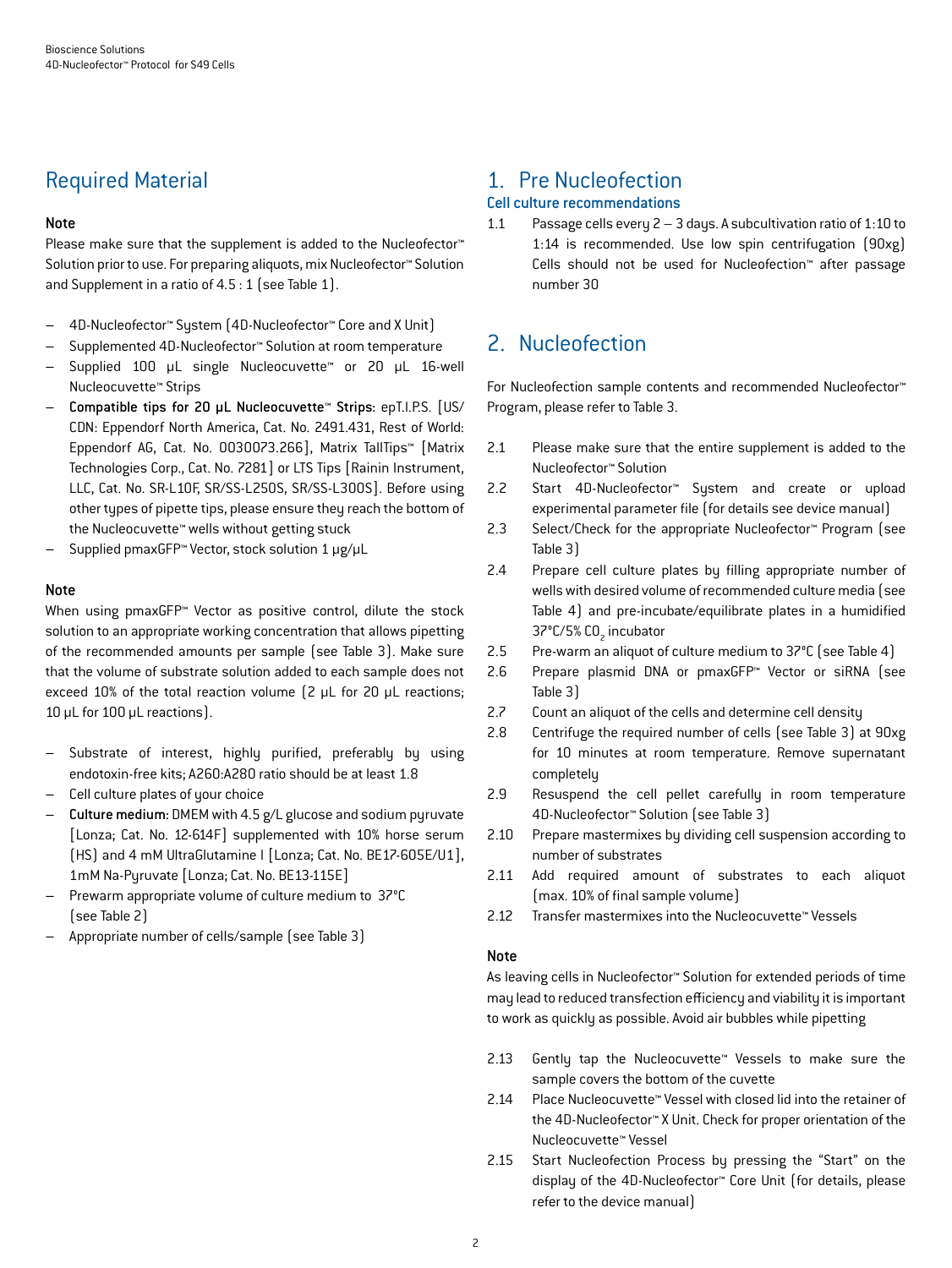- 2.16 After run completion, carefully remove the Nucleocuvette™ Vessel from the retainer
- 2.17 Resuspend cells with pre-warmed medium (for recommended volumes see Table 2). Mix cells by gently pipetting up and down two to three times. When working with the 100 µL Nucleocuvette™ use the supplied pipettes and avoid repeated aspiration of the sample
- 2.18 Plate desired amount of cells in culture system of your choice (for recommended volumes see Table 2).

### 3. Post Nucleofection

3.1 Incubate the cells in humidified  $37^{\circ}$ C/5% CO<sub>2</sub> incubator until analysis. Gene expression or down regulation, respectively, is often detectable after only  $4 - 8$  hours

### Table 1: Volumes required for a single reaction

|                                  | 100 µL Single Nucleocuvette™ | 20 µL Nucleocuvette™ Strip |
|----------------------------------|------------------------------|----------------------------|
| Volume of Nucleofector™ Solution | 82 uL                        | 16.4 uL                    |
| <b>Volume of Supplement</b>      | $18$ µL                      | $3.6 \mu L$                |

#### Table 2: Required amounts of cells and media for Nucleofection

|                                               |                                    | 100 µL Single Nucleocuvette™            | 20 µL Nucleocuvette™ Strip |
|-----------------------------------------------|------------------------------------|-----------------------------------------|----------------------------|
| Culture plate format                          |                                    | 12-well plate                           | 96-well plate              |
| Culture medium                                | Pre-filled in plate                | $1000 \mu L$                            | 175 uL                     |
|                                               | Added to sample post Nucleofection | $400 \mu L$                             | $80 \mu L$                 |
| Volume of sample transferred to culture plate |                                    | complete sample (use supplied pipettes) | $25 \mu L$                 |
| Final culture volume                          |                                    | 1500 uL                                 | 200 uL                     |

#### Table 3: Contents of one Nucleofection sample and recommended program

|                                |                                         | 100 µL Single Nucleocuvette™                                                         | 20 µL Nucleocuvette™ Strip                                                             |
|--------------------------------|-----------------------------------------|--------------------------------------------------------------------------------------|----------------------------------------------------------------------------------------|
| Cells                          |                                         | $2 \times 10^6$<br>(Lower or higher cell numbers may influence transfection results) | $4 \times 10^{5}$<br>[Lower or higher cell numbers may influence transfection results] |
| Substrate*                     | pmaxGFP™ Vector                         | $2 \mu g$                                                                            | $0.4 \mu g$                                                                            |
| or                             | plasmid DNA (in H <sub>2</sub> O or TE) | $1-5 \mu g$                                                                          | $0.2 - 1 \,\mu g$                                                                      |
| <b>or</b>                      | siRNA                                   | 30-300 nM siRNA (3-30 pmol/sample)                                                   | 30-300 nM siRNA (0.6-6 pmol/sample)                                                    |
| SF 4D-Nucleofector™ X Solution |                                         | $100 \mu L$                                                                          | $20 \mu L$                                                                             |
| Program                        |                                         | DG-115                                                                               | DG-115                                                                                 |

\* Volume of substrate should comprise maximum 10% of total reaction volume